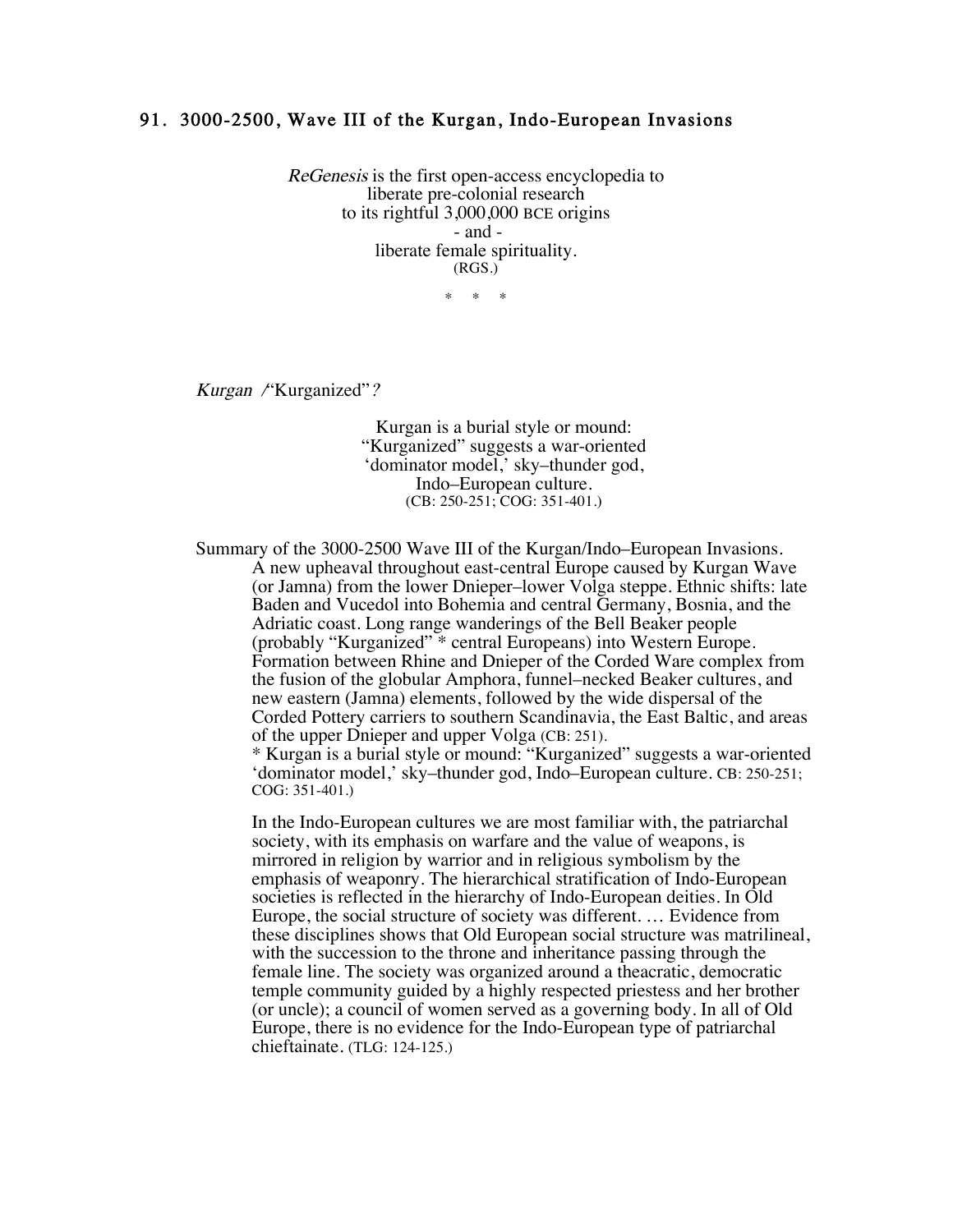Full discussion to follow including further interpretations of Wave III of the Kurgan/Indo–European Invasions. During this further research process, please see the RGS, GSA, and bibliographic considerations below.

Further Kurgan research plus metal weaponry research:

- Christ, Carol P. Rebirth of the Goddess: Finding Meaning in Feminist Spirituality. New York, NY: Addison-Wesley, 1997. 60-62. (ROG.)
- \_\_\_\_\_. "Patriarchy as a System of Male Dominance Created at the Intersection of the Control of Women, Private Property, and War, Part 2." Feminism and Religion (18 Feb. 2013 http://feminismandreligion.com). (PSM.)
- \_\_\_\_\_. "A New Definition of Patriarchy: Control of Women's Sexuality, Private Property, and War." *Feminist Theology* 24:3 (April 2016): 214-225. (NDP.)
- Davis-Kimball, Jeannine and Leonid T. Yablonsky. Kurgans on the Left Bank of The Ilek: Excavations at Pokrovka. Berkeley, CA: Zinat Press, 1990-1992. (KL.)
- Davis-Kimball, Jeannine et al. Kurgans, Ritual Sites, and Settlements: Eurasian Bronze and Iron Age. BAR International S890. Oxford, England: Archaeopress, 2000. (KRS.)
- Dexter, Miriam Robbins. "The Roots of Indo-European Patriarchy: Indo-European Female Figures and the Principles of Energy." The Rule of Mars: Readings on the Origins, History and Impact of Patriarchy. Ed. Christina Biaggi. Manchester, CT: Knowledge, Ideas & Trends Inc., 2005. 143-154. (RIE.)
- Gimbutas, Marija Alseikaite. The Civilization of the Goddess: The World of Europe. San Francisco, CA: Harper, 1991. (COG.)
- \_\_\_\_\_. "The First Wave of Eurasian Steppe Pastoralists in Copper Age Europe. Kurgan Culture and the Indo-Europeanization of Europe. Eds. Miriam Robbins Dexter, and Karlene Jones-Bley. Journal of Indo-European Studies Monograph No.18 (1997): 195-239. (TFW.)
- \_\_\_\_\_. "The Beginning of the Bronze Age in Europe and the Indo-Europeans: 3500-2500 BC." The Kurgan Culture and the Indo-Europeanization of Europe. Eds. Miriam Robbins Dexter, and Karlene Jones-Bley. Journal of Indo-European Studies Monograph No. 18 (1997): 135-179. (BBA.) "Three Waves of the Kurgan People into Old Europe, 4500-2500 B.C."
- Eds. Miriam Robbins Dexter, and Karlene Jones-Bley. Journal of Indo-European Studies Monograph No. 18 (1997): 240-268. (TWKP.)

Alternate considerations include: Brian Hayden, 2002; Ian Hodder in "Scientific American," 2004; Conkey and Tringham, 1994; Colin Renfrew, 2003; Goodison and Morris, 1998; and Michael Balter, 2005.

Further research:

- Anthony, David W. The Horse, the Wheel, and Language: How Bronze–Age Rides from the Eurasian Steppes Shaped the Modern World. Princeton, NJ: Princeton University Press, 2007. (HWL)
- Rigoglioso, Marguerite. "The Disappearing of the Goddess and Gimbutas: A Critical Review of The Goddess and the Bull." Journal of Archaeomythology 3.1 (Spring-Summer 2007): 95-105. (DGG.)

Archaeomythology (Diversity) Method: A brief selection of Neolithic Europe/Old European works that highlight archaeology, mythology, proto – script including logographic or ideographic writing, linguistics, signs, symbols, folksongs, and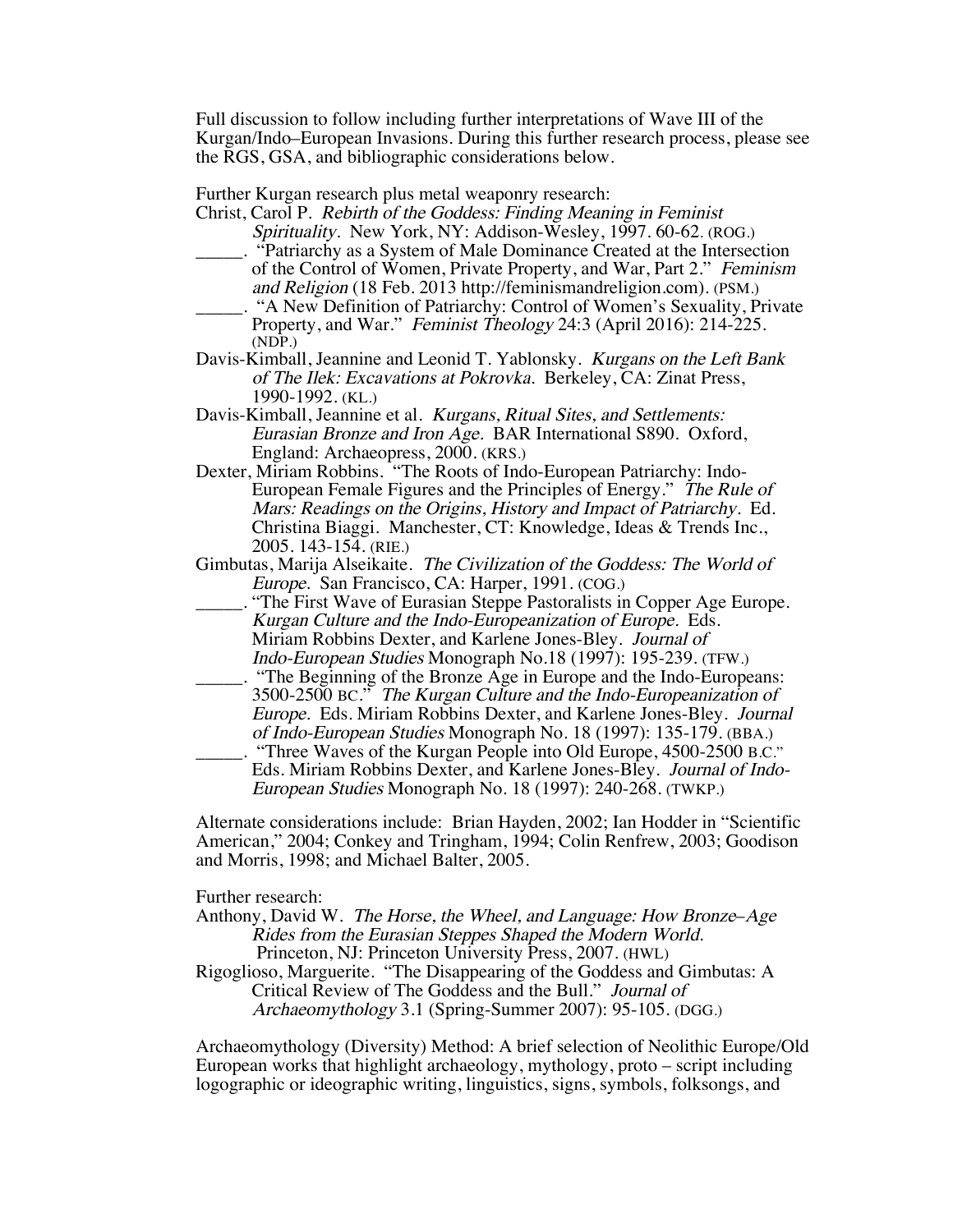other matristic considerations that may challenge perennial silos and other dominant endeavors.

Biggs, Sharon M. The Silo Effect: Invisible Barriers That Can Destroy Organizational Teams. San Bernardino, CA: no pub., 2014. (TSE.)

- Cavalli-Sforza, Luigi Luca, and Francesco Cavalli-Sforza. The Great Human Diasporas: The History of Diversity and Evolution. New York, NY: Helix Books, 1995. (GHD.)
- Cavalli-Sforza, Luigi Luca. "Genetic Evidence Supporting Marija Gimbutas' Work on the Origin of Indo-European People." From the Realm of the Ancestors: An Anthology in Honor of Marija Gimbutas. Ed. Joan Marler. Manchester, CT: Knowledge, Ideas and Trends, Inc., 1997. 93-101. (GE.)
- Eisler, Riane Tennenhaus. The Chalice and the Blade: Our History, Our Future. San Francisco: Harper and Row, 1987. (CB.)
- \_\_\_\_\_. "Rediscovering Our Past, Reclaiming Our Future: Toward a New Paradigm for History." From the Realm of the Ancestors: An Anthology in Honor of Marija Gimbutas. Ed. Joan Marler. Manchester, CT: Knowledge, Ideas and Trends, Inc., 1997. 335-349. (ROP.)
- \_\_\_\_\_. "The Battle Over Human Possibilities: Women Men, and Culture Transformation." Societies of Peace: Matriarchies Past, Present and Future: Selected Papers, First World Congress on Matriarchal Studies, 2003, Second World Congress on Matriarchal Studies, 2005. Ed. Göttner-Abendroth, Heide. Toronto, Canada: Inanna Publications, 2009. 269- 282.(BOH.)
- Gimbutas, Marija Alseikaite. The Language of the Goddess. San Francisco, CA: Harper San Francisco, 1989. (LOG.)
	- . The Civilization of the Goddess: The World of Europe. San Francisco, CA: Harper San Francisco, 1991. 43, 47-49. (COG.)
	- . The Living Goddess. Supplemented and Ed. by Miriam Robbins Dexter. Berkeley, CA: University of California Press, 1999. Proof copy. (TLG.)
- Haarmann, Harald. Early Civilization and Literacy in Europe: An Inquiry into Cultural Continuity in the Mediterranean World. New York, NY: Mouton de Gruyter, 1996. (ECLE.)
- "Writing in the Ancient Mediterranean: The Old European Legacy." From the Realm of the Ancestors: An Anthology in Honor of Marija Gimbutas. Ed. Joan Marler. Manchester, CT: Knowledge, Ideas and Trends, Inc., 1997. 108-121. (WAM.)
	- \_\_\_\_\_. Ancient Knowledge, Ancient Know-How, Ancient Reasoning: Cultural Memory in Transition, from Prehistory to Classical Antiquity and Beyond. Amherst, NY: Cambria Press, 2013. (AN.)
- Journey of Man. Dir. Jennifer Beamish. Clive Maltby, Gregers Sall, and Spencer Wells. Tigress Productions, Public Broadcasting Service (U.S.), et al. 1 videodisc (120 min.) PBS Home Video, 2004. (JOM.)
- Keller, Mara Lynn. "The Interface of Archaeology and Mythology: A Philosophical Evaluation of the Gimbutas Paradigm." From the Realm of the Ancestors: An Anthology in Honor of Marija Gimbutas. Ed. Joan Marler. Manchester, CT: Knowledge, Ideas and Trends, Inc., 1997. 381- 398. (IAM.)
- Mallory, James P. In Search of the Indo-Europeans: Language, Archaeology and Myth. London, England: Thames and Hudson, 1990. (SIE.)
- Marler, Joan, Ed. From the Realm of the Ancestors: An Anthology in Honor of Marija Gimbutas. Manchester, CT: Knowledge, Ideas and Trends, Inc., 1997. (FRA.)
	- \_\_\_\_\_. The Danube Script: Neo-Eneolithic Writing in Southeastern Europe. Sebastopol, CA: Institute of Archaeomythology, 2008. (TDS.)